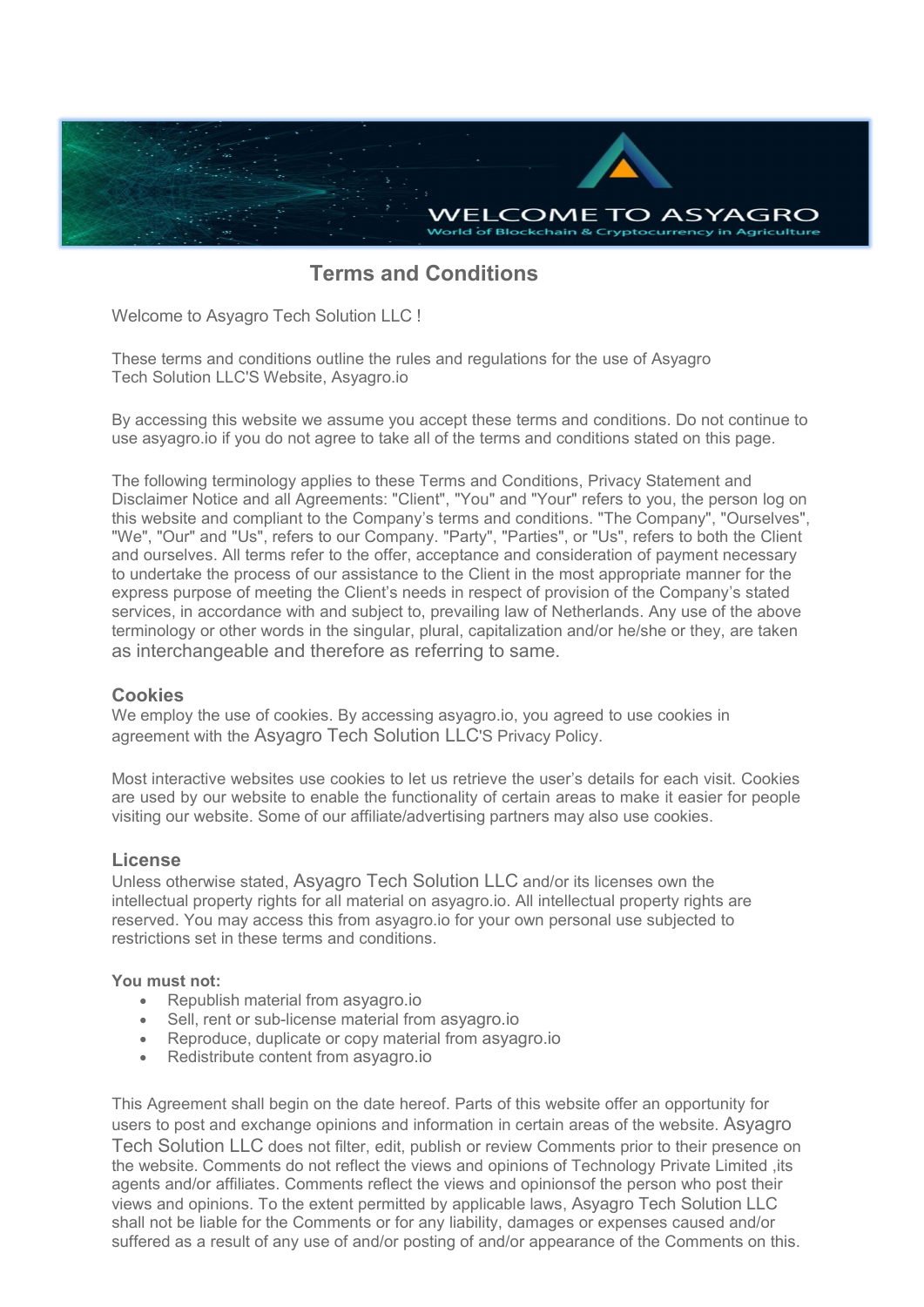Asyagro Tech Solution LLC reserves the right to monitor all Comments and to remove any Comments which can be considered inappropriate, offensive or causes breach ofthese Terms and Conditions.<br>You warrant and represent that:

- You are entitled to post the Comments on our website and have all necessary licenses and consents to do so;
- The Comments do not invade any intellectual property right, including without limitation copyright, patent or trademark of any third party;
- The Comments do not contain any defamatory, libelous, offensive, indecent or otherwise unlawful material which is an invasion of privacy
- The Comments will not be used to solicit or promote business or custom or present commercial activities or unlawful activity.

You hereby grant Asyagro Tech Solution LLC a non-exclusive license to use, reproduce, edit and authorize others to use, reproduce and edit any of your Comments in anyand all forms, formats or media.

## **Hyperlinking to our Content**

The following organizations may link to our Website without prior written approval:

- Government agencies;
- Search engines;
- News organizations;
- Online directory distributors may link to our Website in the same manner as they hyperlink to the Websites of other listed businesses; and
- System wide Accredited Businesses except soliciting non-profit organizations, charity shopping malls, and charity fundraising groups which may not hyperlink to our Web site.

These organizations may link to our home page, to publications or to other Website information so long as the link: (a) is not in any way deceptive; (b) does not falsely imply sponsorship, endorsement or approval of the linking party and its products and/or services; and (c) fits within the context of the linking party's site.

We may consider and approve other link requests from the following types of organizations:

- commonly-known consumer and/or business information sources;
- dot.com community sites;
- associations or other groups representing charities;
- online directory distributors:
- internet portals:
- accounting, law and consulting firms; and
- educational institutions and trade associations.

We will approve link requests from these organizations if we decide that: (a) the link would not make us look unfavorably to ourselves or to our accredited businesses; (b) the organization doe not have any negative records with us; (c) the benefit to us from the visibility of the hyperlink compensates the absence of Asyagro Tech Solution LLC ; and (d) the link is in thecontext of general resource information.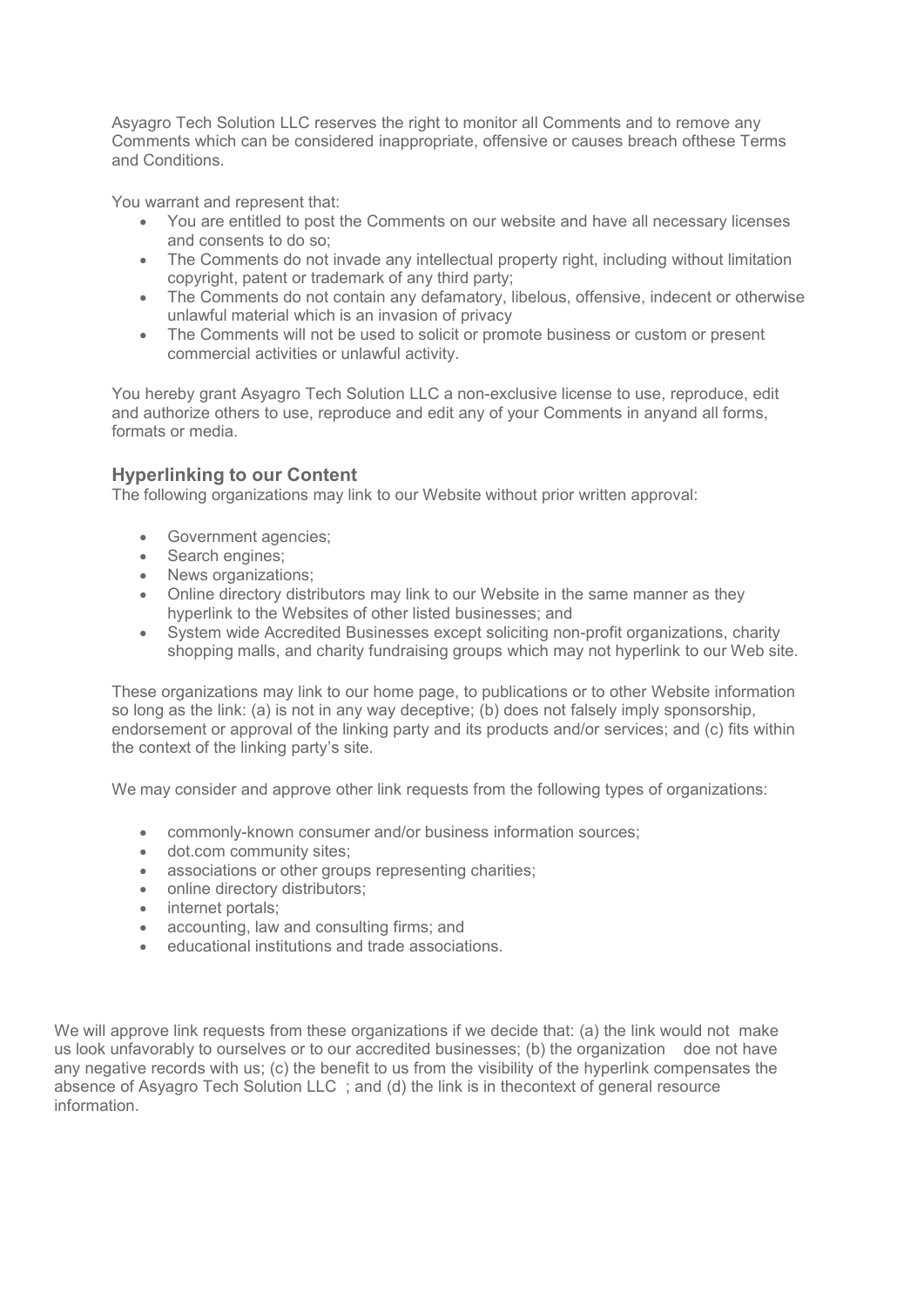These organizations may link to our home page so long as the link: (a) is not in any way deceptive; (b) does not falsely imply sponsorship, endorsement or approval of the linking party and its products or services; and (c) fits within the context of the linking party's site.

If you are one of the organizations listed in paragraph 2 above and are interested in linking to our website, you must inform us by sending an e-mail to Asyagro Tech Solution LLC . Please include your name, your organization name, contact information as well as the URL of your site, a list of any URLs from which you intend to link to our Website, and a list of the URLs on our site to which you would like to link. Wait 2-3 weeks for a response.

Approved organizations may hyperlink to our Website as follows:

- By use of our corporate name; or
- By use of the uniform resource locator being linked to; or
- By use of any other description of our Website being linked to that makes sense within the context and format of content on the linking party's site.<br>No use of Asyagro Tech Solution LLC logo or other artwork will be allowed forlinking absent

a trademark license agreement.

#### **I-Frames**

Without prior approval and written permission, you may not create frames around our Web pages that alter in any way the visual presentation or appearance of our Website.

## **Content Liability**

We shall not be hold responsible for any content that appears on your Website. You agree to protect and defend us against all claims that is rising on your Website. No link(s) should appear on any Website that may be interpreted as libelous, obscene or criminal, or which infringes, otherwise violates, or advocates the infringement or other violation of, any third party rights.

#### **Your Privacy**

Please read Privacy Policy

## **Reservation of Rights**

We reserve the right to request that you remove all links or any particular link to our Website. You approve to immediately remove all links to our Website upon request. We also reserve the right to amen these terms and conditions and it's linking policy at any time. By continuously linking to our Website, you agree to be bound to and follow these linking terms and conditions.

## **Risk factors**

Every investor should be aware that investing in companies on Asyagro Tech Solution LLC platform involves ahigh degree of risk, regardless of any assurance provided by the company.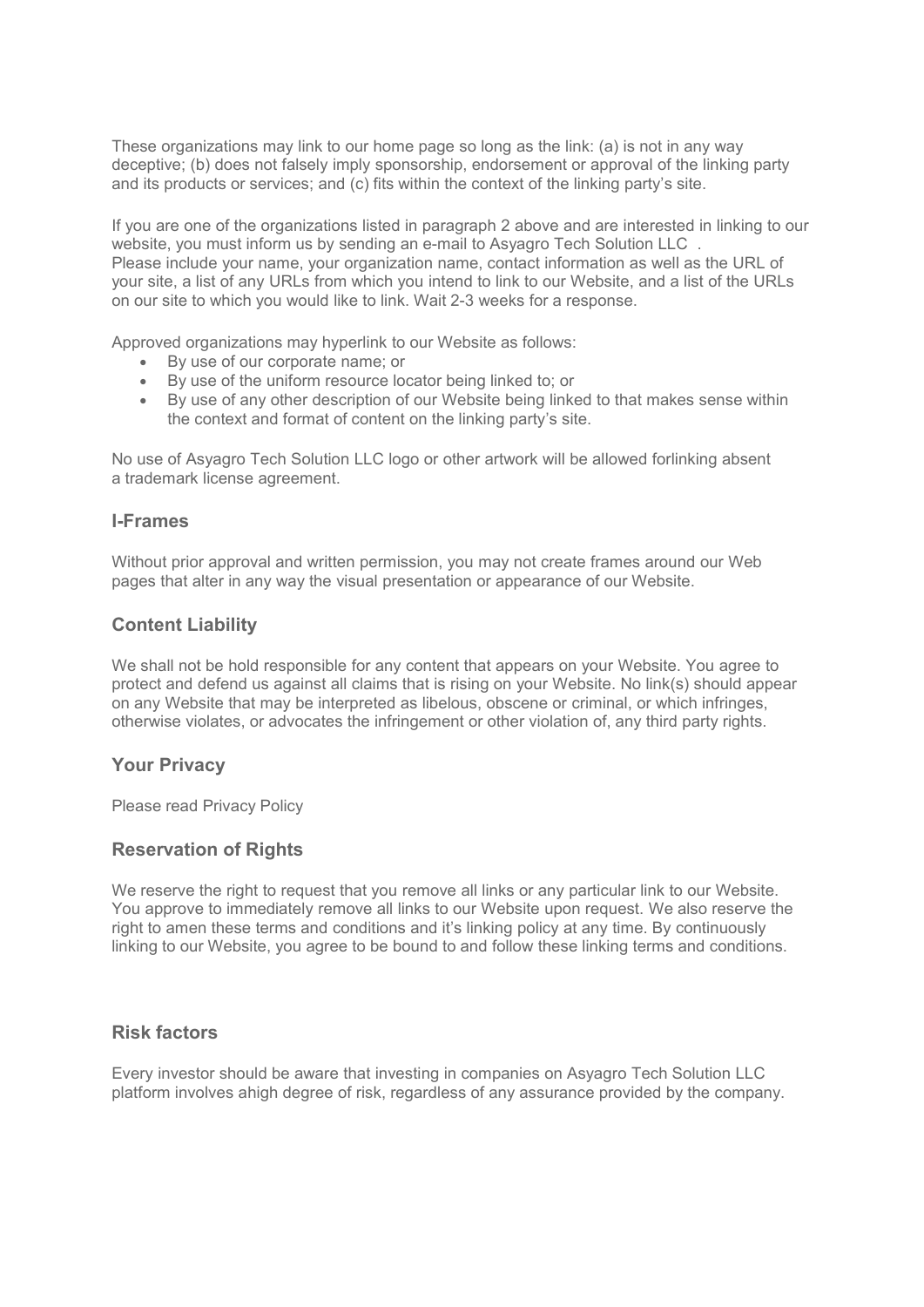There can be no assurance that:

- any information or projection by the company has been validated or is reliable,
- a startup will achieve its business plan, or
- an investor will receive a return of any part of its investment or
- any investment purchased through the Asyagro Tech Solution LLC platform will be able to be resold.

The following considerations, among others, should be carefully evaluated before making an investment in a company through its offering on Asyagro Tech Solution LLC.

Risk inherent in startup investments, investors may, and frequently do, lose all of their investment. Investments in startups (including early-stage ventures and emerging technology companies) involve a high degree of risk. Financial and operating risks confronting startups are significant. While targeted returns should reflect the perceived level of risk in any investment situation, such returns may never be realized and/or may not be adequate to compensate an investor for risks taken. Loss of an investor's entire investment is possible and can easily occur. Moreover, the timing of any return on investment is highly uncertain.

The startup market is highly competitive and the percentage of companies that survive and prosper is small. Startups often experience unexpected problems in the areas of product development, manufacturing, marketing, financing, and general management, among others, which frequently cannot be solved. Startups may require substantial amounts of financing, which may not be available through institutional private placements, the public markets or otherwise.

## **Legal and regulatory risks associated with crowdfunding**

There is no assurance that a startup will comply with all requirements mandated by federal laws permitting private companies to fund raise from retail investors on a crowdfunding portal such as Asyagro Tech Solution LLC, before participating in our crowdfunding please fellow your country rule and regulation.

## **Removal of links from our website**

If you find any link on our Website that is offensive for any reason, you are free to contact and inform us any moment.We will consider requests to remove links but we are not obligated to or so or to respond to you directly.

We do not ensure that the information on this website is correct, we do not warrant its completeness or accuracy; nor do we promise to ensure that the website remains available or that the material on the website is kept up to date.

## **Disclaimer**

To the maximum extent permitted by applicable law, we exclude all representations, warranties and conditions relating to our website and the use of this website. Nothing in this disclaimer will:

- limit or exclude our or your liability for death or personal injury;
- limit or exclude our or your liability for fraud or fraudulent misrepresentation;